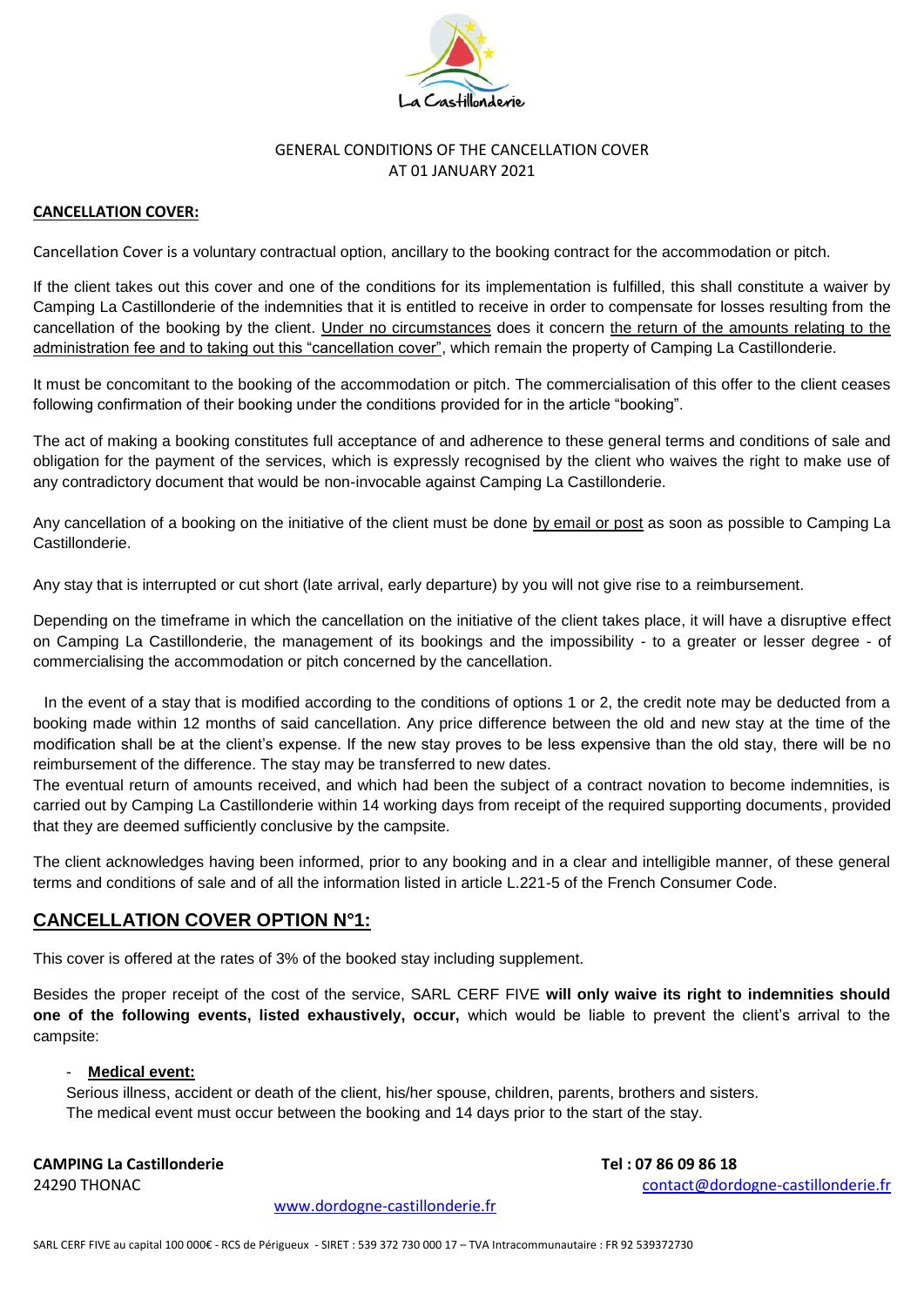

### GENERAL CONDITIONS OF THE CANCELLATION COVER AT 01 JANUARY 2021

#### **Professional event:**

Cancellation or modification by the employer of the client's paid holiday dates or those of their spouse thereby affecting the period of the stay, redundancy of the client or their spouse, work transfer of the client/their spouse that would prevent them from being present at the campsite for the dates booked.

The professional event must occur between the booking and 14 days prior to the start of the stay.

#### - **Material event:**

Serious incident affecting the client's primary residence (fire, explosion, water damage, theft or natural disaster); serious incident affecting the vehicle and leading to its immobilisation. The material event must occur between the booking and 14 days prior to the start of the stay.

Cancellation cover may not come into effect when the event that takes place was known at the time of the booking and of taking out this option.

For the implementation of this cover, the client must send by email or post all elements justifying the occurrence of one of the aforementioned events.

Indemnities shall be received by SARL CERF FIVE who agrees to a limitation of the client's liability as a result of their cancellation, under the following conditions:

- **–More than 30 days prior to the start of the stay**: A credit note corresponding to 60% of the cost of the stay will be transferable to the following season (excluding administration and cancellation costs)
- **–Between 29 and 21 days prior to the start of the stay:** 40% of the amounts committed will be reimbursed (excluding administration and cancellation costs)
- **–Between 20 and 14 days prior to the start of the stay:** 20% of the amounts committed will be reimbursed (excluding administration and cancellation costs)
- **–Less than 14 days prior to the start of the stay:** No reimbursement or modification of the stay will be possible.

SARL CERF FIVE accepts to waive its right to these fixed, limited and contractual indemnities, solely for clients having taken out the 'cancellation cover' offered by Camping La Castillonderie.

# **'FLEXIBLE' CANCELLATION COVER OPTION N°2:**

This cover is offered at the rates of 6% of the booked stay including supplement and n**o supporting documents need to be provided.**

Indemnities shall be received by SARL CERF FIVE who agrees to a limitation of the client's liability as a result of their cancellation, under the following conditions:

#### **CAMPING La Castillonderie Tel : 07 86 09 86 18**

24290 THONAC [contact@dordogne-castillonderie.fr](mailto:contact@dordogne-castillonderie.fr)

[www.dordogne-castillonderie.fr](http://www.dordogne-castillonderie.fr/)